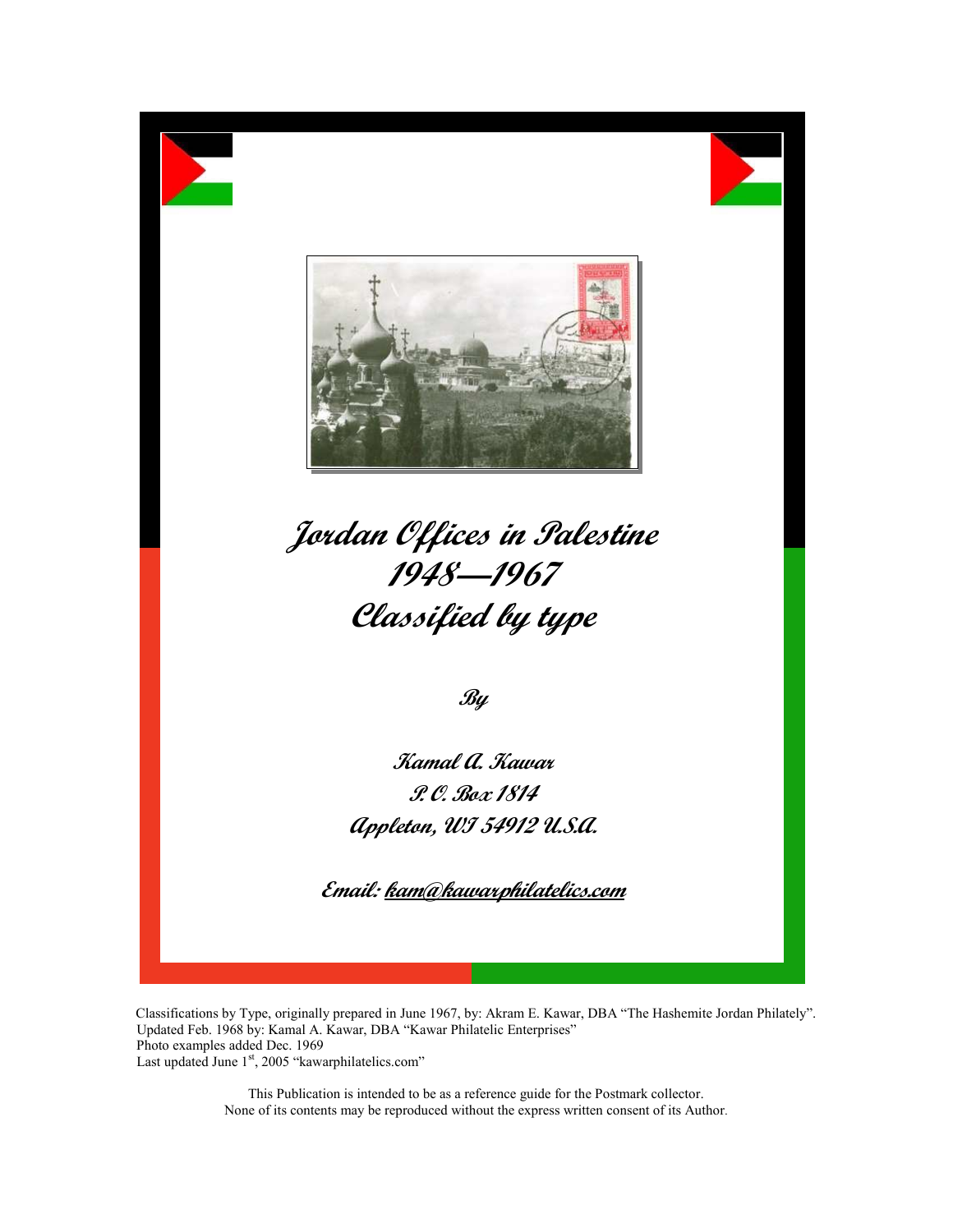# PALESTINE – THE WEST BANK OF THE JORDAN RIVER 1948-1967

### TYPE - DESCRIPTION OF POSTMARK

- A BRITISH MANDATE POSTMARK: DOUBLE CIRCLE ALL IN ENGLISH.
- B BRITISH MANDATE POSTMARK: SINGLE CIRCLE ALL IN ENGLISH
- C SINGLE CIRCLE, BILINGUAL: NAME IN ARABIC & ENGLISH, DATE IN ENGLISH.
- D SINGLE CIRCLE WITH SEMI-CIRCLE INSET, BILINGUAL: NAME IN ARABIC & ENGLISH, DATE IN ENGLISH. SUBDIVIDED INTO:
	- a) SMALL CIRCLE, WITH 3 DIFFERENT SHAPES OF INSET.
	- b) LARGE CIRCLE, WITH 2 DIFFERENT SHAPES OF INSET.
	- c) LARGE CIRCLE, WITH ENGLISH NAME TOUCHES CIRCLE.
- E DOUBLE OVAL SHAPE POSTMARK, SUBDIVIDED INTO:
	- a) BILINGUAL, NAME IN ARABIC & ENGLISH, DATE IN ARABIC.
	- b) NAME & DATE IN ARABIC.
- F SINGLE CIRCLE WITH BRIDGE, SUBDIVIDED INTO:
	- a) THE ENGLISH NAME IS HORIZONTAL & THE NUMBER OR P.A. BELOW.
	- b) THE ENGLISH NAME IS CIRCULAR & THE NUMBER OR P.A. ABOVE.
- G SINGLE CIRCLE, WITHOUT A BRIDGE, SUBDIVIDED INTO:
	- a) ENGLISH NAME IS HORIZONTAL.
	- b) ENGLISH NAME IS CIRCULAR.
- H DOUBLE CIRCLE, SUBDIVIDED INTO:
	- a) WITH A BRIDGE. 1- NAME IS HORIZONTAL. 2- NAME IS CIRCULAR.
	- b) WITHOUT A BRIDGE. 1- NAME IS HORIZONTAL. 2- NAME IS CIRCULAR.
- I RECTANGULAR, SINGLE & DOUBLE LINES, SUBDIVIDED INTO:
	- a) BILINGUAL.
	- b) ALL IN ARABIC.

#### Spelling of English name may differ from Type to Type

| <b>Post Office</b>      | <b>Type</b>    |
|-------------------------|----------------|
| <b>ABU-DEES</b>         | Ea, Eb, Fb, Ga |
| <b>AL QUBEIBA</b>       | Ia             |
| <b>ANABTA</b>           | Fb, Hb         |
| <b>ANATA</b>            | Fb, Hb         |
| <b>AQABAT JABR</b>      | Fa             |
| <b>ARAB ES SAWAHIRA</b> | Ia             |
| <b>AZZOUN</b>           | Eb, Fb         |
| <b>BATTIR</b>           | Fa, Fb         |
| <b>BEIR NABALA</b>      | Ia             |
| <b>BEIT DOOQU</b>       | Ia             |
| <b>BEIT HANINA</b>      | Ha             |
| <b>BEIT IKSA</b>        | Ia             |
| <b>BEIT JALA</b>        | A, Da, Db, Fb  |
| <b>BEIT SAHOUR</b>      | Fa, Fb, Ha, Hb |
| <b>BEIT SURIK</b>       | Ia             |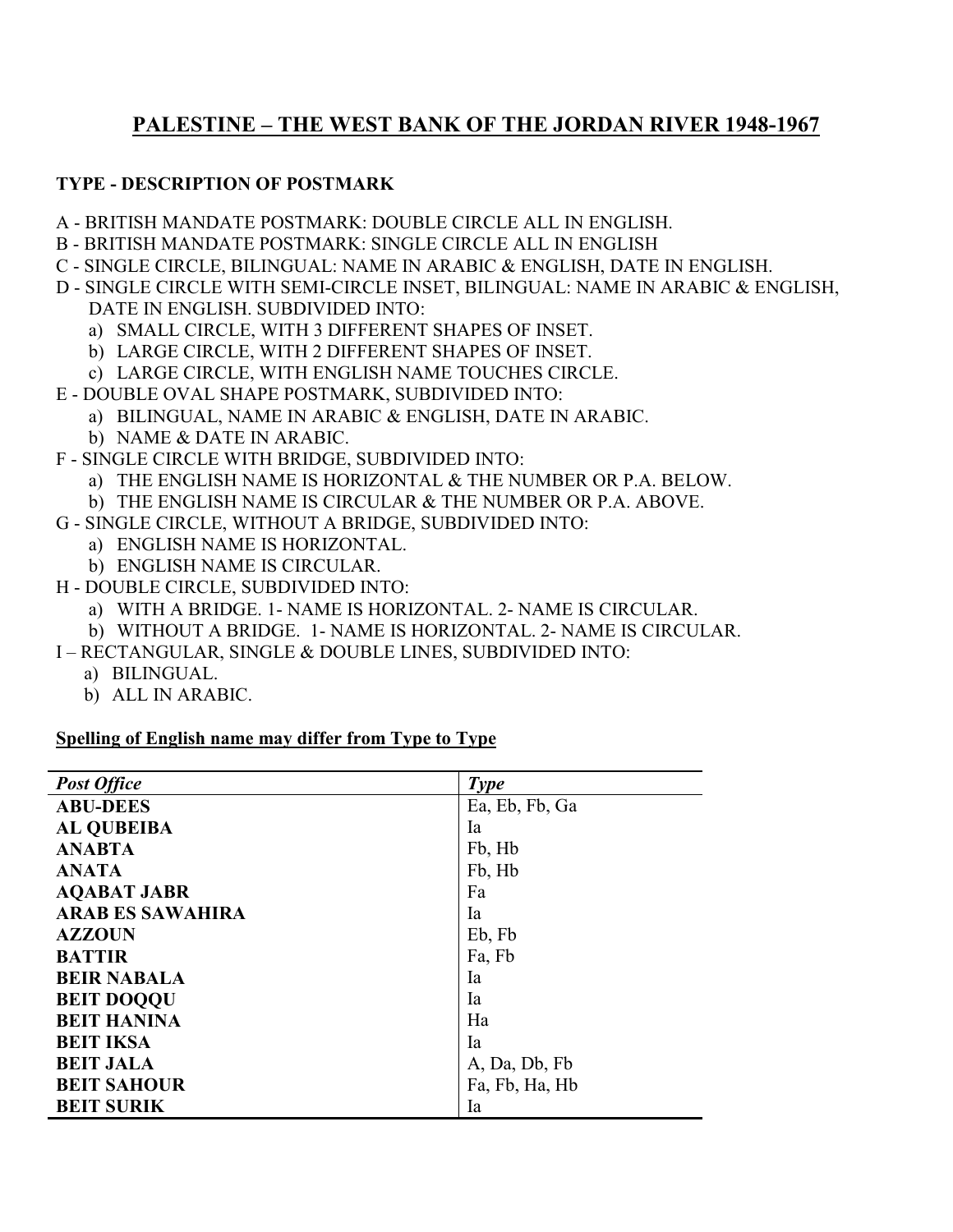| <b>BETHLEHEM</b>                            | A, B, Da, Db, Fa, Fb         |  |  |
|---------------------------------------------|------------------------------|--|--|
| <b>BIDDU</b>                                | Ia                           |  |  |
| <b>BIR ZEIT</b>                             | Fa, Fal                      |  |  |
| <b>BOURQA</b>                               | Fa, Gb                       |  |  |
| <b>DAHYET EL-BAREED</b>                     | Fb                           |  |  |
| <b>DEIR DIBWAN</b>                          | Gb                           |  |  |
| <b>DEIR EL-GHUSUN</b>                       | Fa, Fb                       |  |  |
| <b>DURA</b>                                 | Fb                           |  |  |
| <b>EIN AL-SULTAN</b>                        | Ia                           |  |  |
| <b>EL BIRA</b>                              | Fb, Ha                       |  |  |
| <b>EL EIZARIYA</b>                          | Hb                           |  |  |
| <b>EL-JIB</b>                               | Ia                           |  |  |
| <b>EL-RAM</b>                               | Ia                           |  |  |
| <b>ET TUR</b>                               | Fa, Ha                       |  |  |
| <b>ETH THURI</b>                            | Fb                           |  |  |
| <b>HALHUL</b>                               | Fb, Hb                       |  |  |
| <b>HAWARA</b>                               | Fa, Fb                       |  |  |
| <b>HEBRON (EL-KHALIL)</b>                   | C, Da, Db, Fa                |  |  |
| <b>HIZMA</b>                                | Ia                           |  |  |
| <b>ISAWIYA</b>                              | Ia                           |  |  |
| <b>JABAL EL MUKABER</b>                     | Hb                           |  |  |
| <b>JENIN</b>                                | A, C, Da, Db, Fb, Ia         |  |  |
| <b>JERICHO</b>                              | C, Da, Db, Fb                |  |  |
| <b>JERUSALEM - CITADEL - AIRPORT - PAID</b> | B, C, Da, Db, Dc, Fa, Fb, Hb |  |  |
| <b>JIFNA</b>                                | Fa                           |  |  |
| <b>MUKHMAS</b>                              | Ia                           |  |  |
| <b>NABI SAMUEL</b>                          | Ia                           |  |  |
| <b>NABLUS</b>                               | A, B, C, Da, Db, Fb          |  |  |
| <b>QALQILYA</b>                             | A, Da, Db, Fb                |  |  |
| <b>QATTANA</b>                              | <b>l</b> a                   |  |  |
| <b>RAMALLA</b>                              | C, Da, Db, Fb                |  |  |
| <b>SALFIT</b>                               | Fa                           |  |  |
| <b>SELET EL-DAHR</b>                        | Fa, Ga                       |  |  |
| <b>SHUFAT</b>                               | Fa, Fal                      |  |  |
| <b>SILWAD</b>                               | Ga                           |  |  |
| <b>SILWAN</b>                               | Ia                           |  |  |
| <b>SUR BAHIR</b>                            | Fb, Hb                       |  |  |
| <b>SINGEL</b>                               | Fa                           |  |  |
| <b>TAIYIBA</b>                              | Fb, Gb                       |  |  |
| <b>THORI-JERUSALEM</b>                      | Ga                           |  |  |
| <b>THOURI</b>                               | Gb                           |  |  |
| <b>TUBAS</b>                                | Fa                           |  |  |
| <b>TULKARM</b>                              | A, C, Da, Db, Fa, Fb         |  |  |
| <b>TURMUS AIYA</b>                          | Fa                           |  |  |
| <b>YABED</b>                                | Fb, Ha                       |  |  |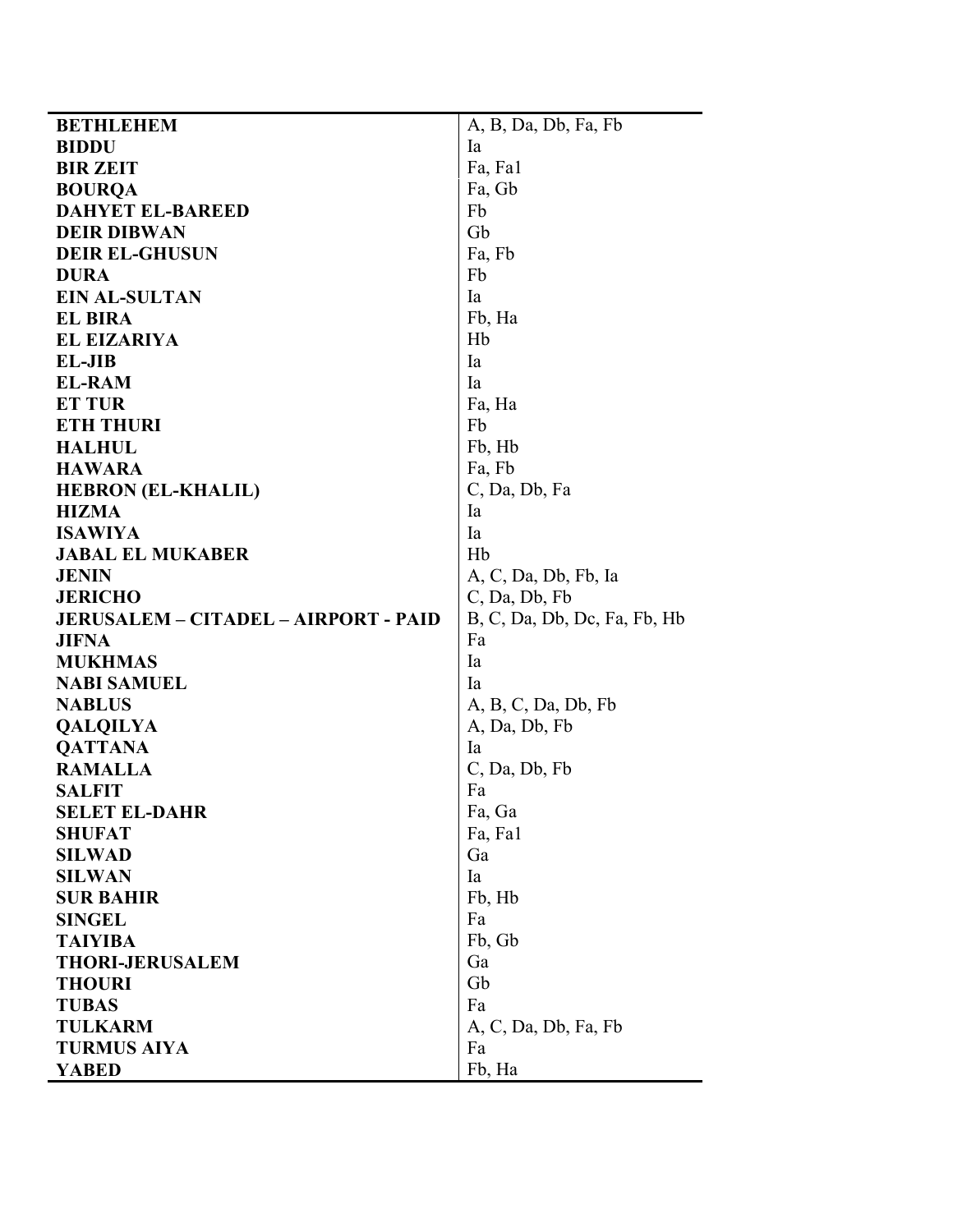## TRANSJORDAN – THE EAST BANK OF THE JORDAN RIVER

| <u> FUST UFFICES – KNUWN TU HAVE DEEN IN USE FRE 1907 (TITE E TU I)</u> |                    |                          |                      |  |
|-------------------------------------------------------------------------|--------------------|--------------------------|----------------------|--|
| <b>ABU ALANDA</b>                                                       | <b>AIDUN</b>       | 'AINJANNA                | 'AJLUN               |  |
| <b>ANJARA</b>                                                           | <b>AL NUAIMEH</b>  | <b>AMMAN - STATION -</b> | <b>ROYAL PALACE</b>  |  |
| <b>AQABA</b>                                                            | <b>BASIRA</b>      | <b>DAMIYA</b>            | <b>DANA</b>          |  |
| <b>DEIR ABU SAID</b>                                                    | <b>DEIR ALLA</b>   | EL-ASHRAFIYA             | <b>EL-BAQURA</b>     |  |
| <b>EL JAREM</b>                                                         | <b>EL KARAMAH</b>  | <b>EL MAJAMI</b>         | <b>EL MASHARI</b>    |  |
| <b>EL NAQAB</b>                                                         | <b>ES SUKHNA</b>   | <b>FUHAIS</b>            | <b>GHOT-ES-SAFI</b>  |  |
| <b>HARTA</b>                                                            | HAUASHA            | <b>HUSN</b>              | H.4                  |  |
| H.5                                                                     | <b>IBBIN</b>       | <b>IRBID</b>             | <b>JERASH</b>        |  |
| <b>JISR EL-MAJAMI</b>                                                   | <b>KAFR QADOUM</b> | <b>KARAK</b>             | <b>KARAMEH</b>       |  |
| <b>KATRANI</b>                                                          | <b>KHANZIREH</b>   | <b>KUFRANJI</b>          | <b>KUFR YUBA</b>     |  |
| <b>KURAIYIMA</b>                                                        | MA'AN              | <b>MADABA</b>            | <b>MAFRAK</b>        |  |
| <b>MAQUAR</b>                                                           | <b>MASHAREH</b>    | <b>MAZAR</b>             | <b>MUADDI</b>        |  |
| MUKHAYYAM EL HUSSEIN                                                    |                    | MUKHAYYAM IRBID          | NA'UR                |  |
| <b>RABBA</b>                                                            | <b>RAMTHA</b>      | <b>RUSEIFA</b>           | <b>SAHAB</b>         |  |
| <b>SAHAM EL KIFARAT</b>                                                 | <b>SAKHRA</b>      | <b>SALT</b>              | <b>SAMA-ER-RUSUN</b> |  |
| SAMR                                                                    | <b>SHAUBAK</b>     | <b>SHEIKH HUSSEIN</b>    | <b>SHOUNEH</b>       |  |
| <b>SWEILEH</b>                                                          | <b>TAFILA</b>      | <b>THANIYA</b>           | <b>WADI-EL-YABIS</b> |  |
| <b>WADI MUSA</b>                                                        | <b>WADI SIR</b>    | <b>ZERKA</b>             |                      |  |
|                                                                         |                    |                          |                      |  |

## POST OFFICES – KNOWN TO HAVE BEEN IN USE PRE 1967 (TYPE E TO I)

Please note that the Post Offices listed in this publication and their types are in no way should be considered as the only ones that existed. The types mentioned here are the ones that we have seen, obtained, preserved or passed through our hands to other collectors through the years.

My late father, Mr. Akram E. Kawar a philatelist all his life and since the Turkish rule in Palestine realizing the importance of this part of the world, took upon himself to collect, preserve and supply the demand of other philatelists around the world.

Through the years, members of my family and I traveled the West bank and East bank towns, remote villages and camps seeking Post Offices to capture Postmarks on covers.

Many times we were successful to have the Post Master grant permission to cancel the covers on the spot.

Other Post Offices, no permission were granted, and we had to have the covers run their course through the mail. If you ever see covers addressed to Kawar, P.O. Box 4040 and have an arrival cancellation on reverse, this was the scenario during the Jordanian rule.

Other instances, when travel was not possible, orders where issued by mail to have the Post Master of different agencies send material by Registered mail. Such mail which have been obtained since then by collectors and experts alike, differ in how to treat these covers, as philatelic or otherwise. Only the astute experts will realize the otherwise and confirm that if it was not for Mr. Kawar's insight, such material will never be available for study.

In 1967 military occupation of the West Bank, we were successful on the spot, having covers canceled at each first day post office opening in the occupied towns, later to realize that thousands had been produced (not at the exact first date or location) by Philatelic agencies for overseas consumption. That is when pursuing postmark offices of this part of the world ended and moved to the USA.

Since there were no records kept, or how much material of the Jordanian occupation is out there, valuation is difficult to measure, for it is rarely offered in auctions, only to know that demand is high and material is scarce.

I believe the scarcities of today, are the rarities of the PNA forerunners of tomorrow. You might be able to find some material in the philatelic world that is reasonably priced. But, time is in the essence, material is drying out and small offices are rarely seen, even on cut-out, which will make certain Turkish offices pale in comparison.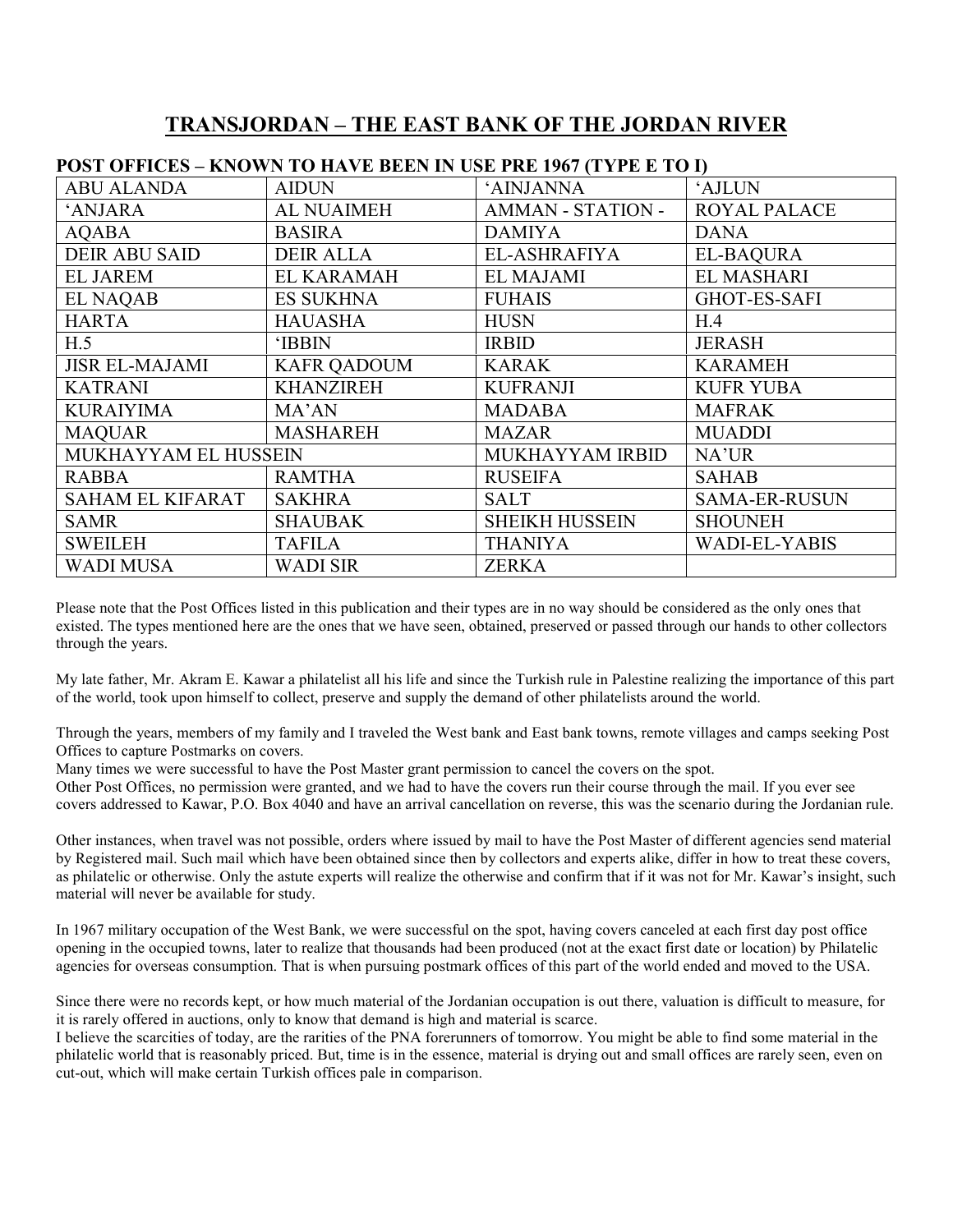## Examples of Cancellations in the West Bank:







Type Ea Type Eb